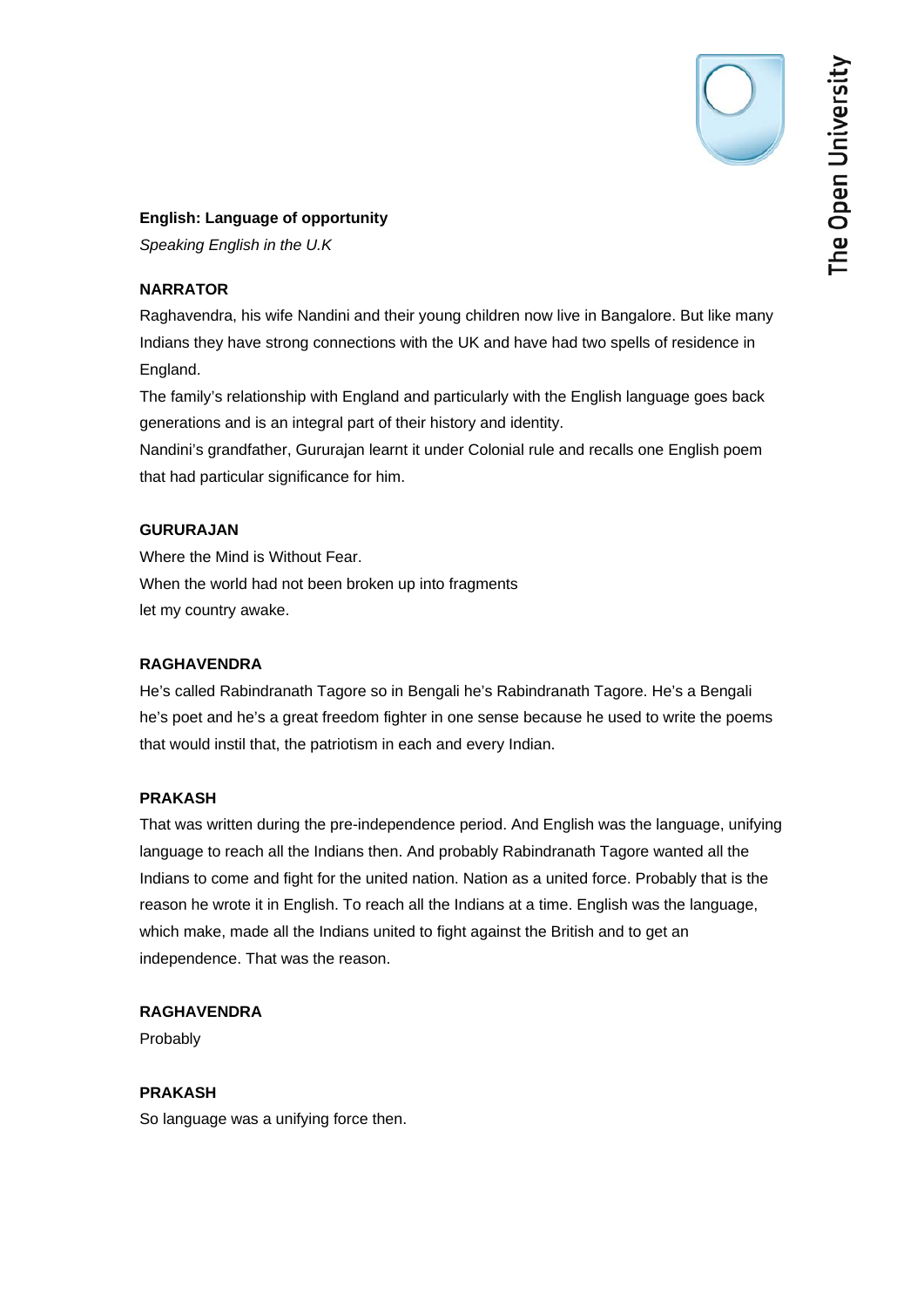#### **NARRATOR**

Raghavendra's family also speaks both English and the local language Kannada. His parents both English teachers made a particular effort to teach him English when he was growing up. Because they felt it would give him more opportunities for the future.

#### **NAGAMANI**

I want my children to, to be well versed in English in future also. To go with the other people and to, what to say?

#### **PRAKASH**

Actually we wanted our children to have foreign exposure with the outer world. And we thought that English was the convenient way to give them an exposure to the outer world. And therefore we decided to teach them in English along with the local language.

#### **RAGHAVENDRA**

I really did not feel that I made any conscious attempt to learn English. Most of the schools and colleges in India, English is part of the curriculum. So why I said there's no conscious attempt to learn this languages we were learning this language as we were learning my local language, the regional language.

We started with all these alphabets of Kannada and the words, the grammar of Kannada. Just like the way we also started English. Like the learning grammars, the alphabets and signs and then the words. How to make sentences. So it's, it's basically the learning process of whether it's English or Kannada, it was very much similar.

So and also there was no stress that English was a foreign language. So we never find out it was a foreign language because it, it got embedded in the early stage itself.

### **NARRATOR**

Raghavendra also recalls that as a child he watched television programmes about Britain.

### **RAGHAVENDRA**

When we were kids we were watching some fairy tales. And that used to come in the televisions. So those fairy tales, most of the fairy tales they were, the bedtime stories for the children. And then they were, I mean it was from England. So probably, to me, going to England was something like, I wanted to be there for some, some day I'm going to be there. That also was always there in my mind, probably that also subconsciously pushed me to take the decision.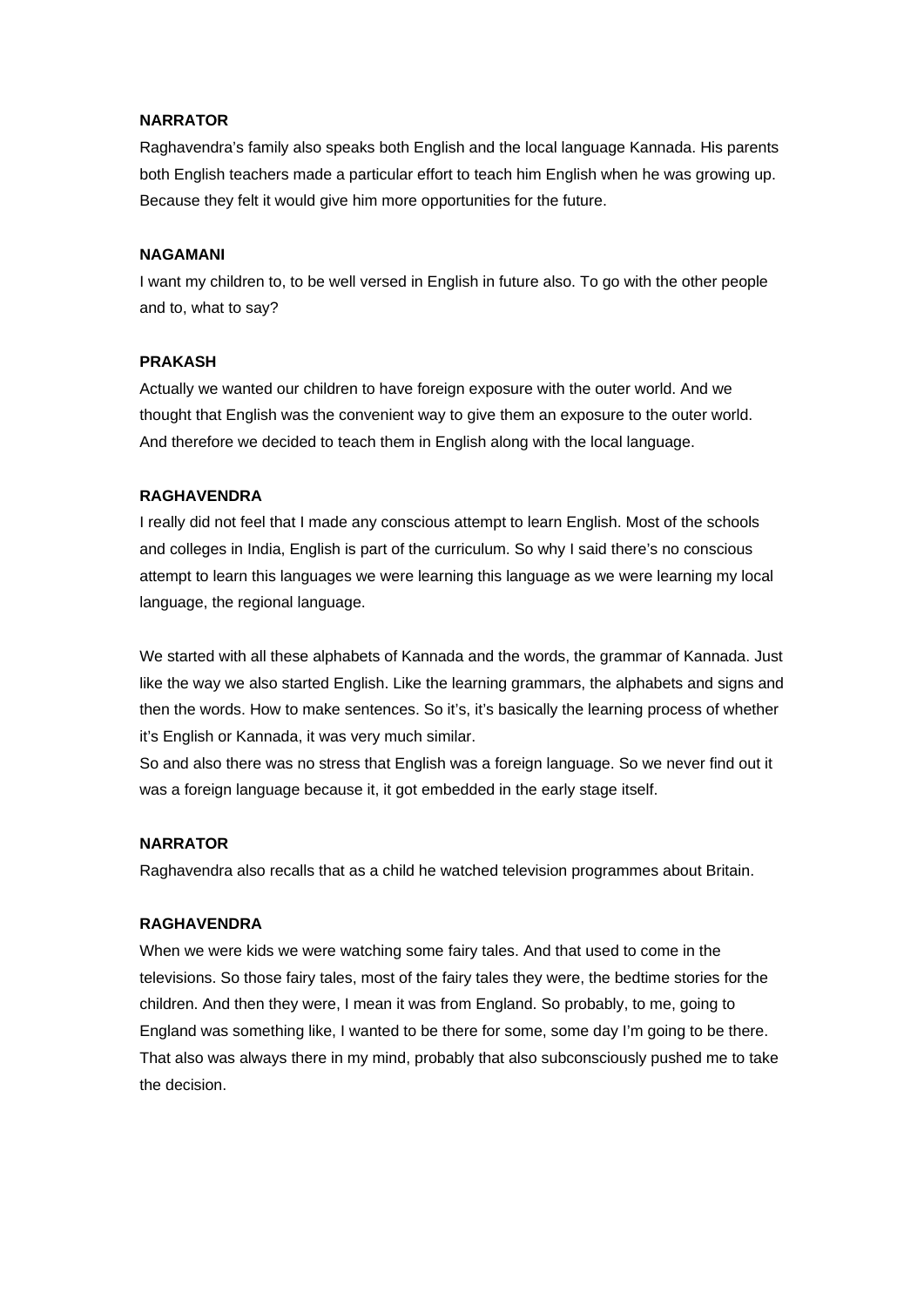### **NARRATOR**

Raghavendra and Nandini first moved to England when he was offered a job in the IT industry.

### **RAGHAVENDRA**

I work as a Technical Architect so I, I'm basically a techie guy. So I had the necessary technical competency. And, and I thought that it was the right time to move to a different part of the world and make some impressions.

#### **NARRATOR**

When Raghavendra and Nandini went to live in Reading in England his parents had very mixed feelings.

### **NAGAMANI**

It was a bad experience. I felt very, what to say, I, I, about, I cried very much.

#### **PRAKASH**

She is very much attached to her son. And therefore when he decided to go to another land first and then UK, then naturally.

#### **NAGAMANI**

I never wanted him to go from there, my place.

#### **PRAKASH**

I was not surprised when he went for the UK. Because I was certain. I was certain that, that certainly he would go. Knowing English was an added advantage to my son. And certainly probably knowledge of the English helped him a lot, when he was in UK.

#### **NARRATOR**

Given that Raghavendra and Nandini had grown up with English they did not feel that they were moving to a completely alien country.

### **RAGHAVENDRA**

I had heard a lot of pluses and a lot of minuses about Britain. So but I wanted experience on it. I wanted experience on my own on this. Because I was sure that I would have a good life over there. And that expectation did not go wrong.

### **NARRATOR**

Despite this they found it hard to adjust to life in England.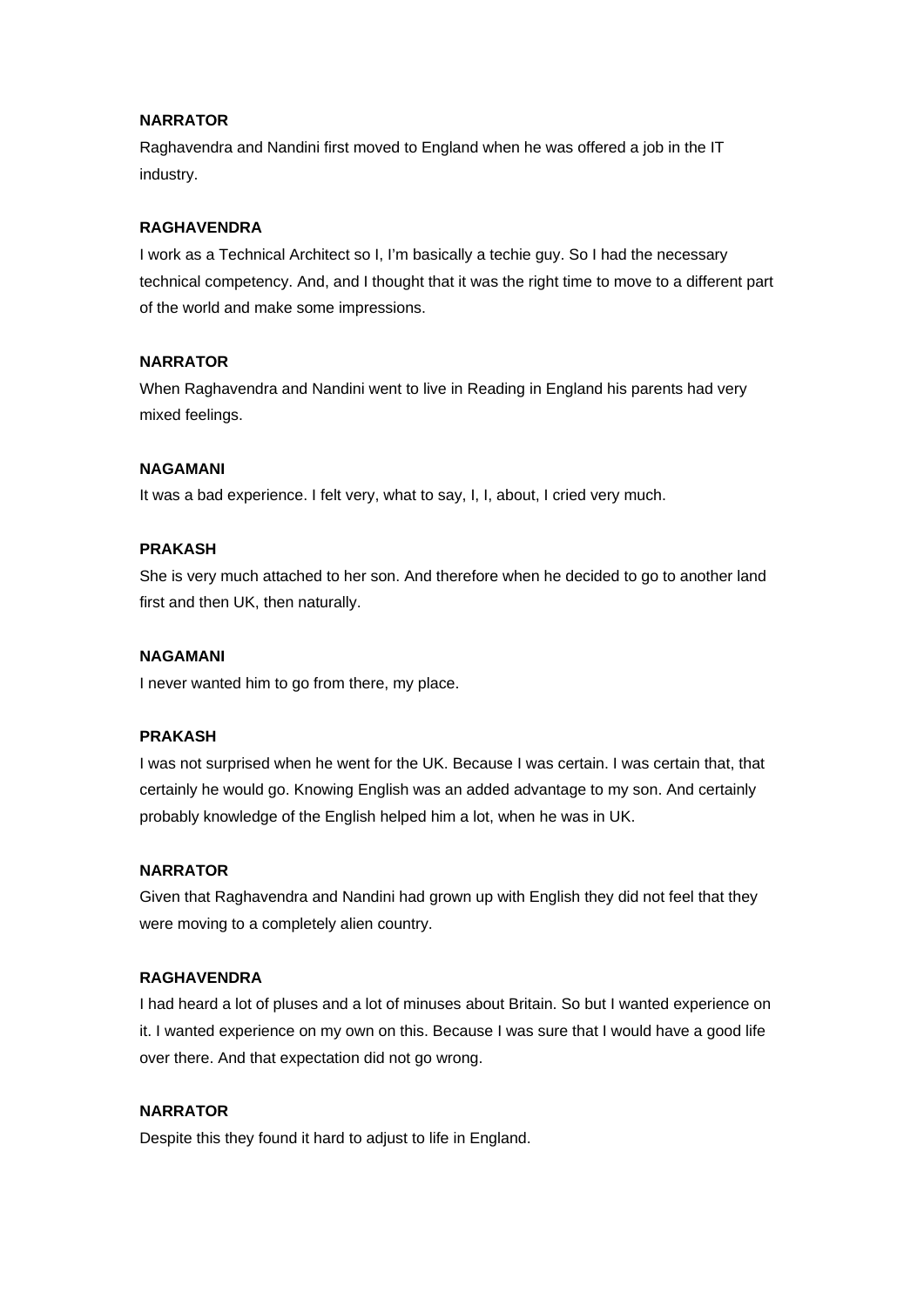### **NANDINI**

Everything is different. The place is different, people are different, language might be because of the accent we speak here and we, we should speak there. And conduct. That was a bit a worrying factor but now since I have been to UK it shouldn't be a problem at all. I could manage somehow.

### **RAGHAVENDRA**

I had fears because its not that I couldn't, I cannot manage at all. I knew English but I was fearing because basically I'm, I'm coming from the same culture and I'm trying to adjust. I'm trying to be accepted into a new culture. So there were obvious fears that, I don't know the sensitivity of the other person who I'm talking to. And may be there are so many issues probably I may talk India or unknowingly I may talk something which may offend the other person.

#### **NARRATOR**

When they were in England Raghavendra and Nandini were both conscious of speaking English with an Indian accent.

### **NANDINI**

The first few days I was very shy to speak about because I was just thinking like, how will they come to know my English. So will I be able to understand their accent and the few visits to the city centre and I was able to converse nicely.

### **RAGHAVENDRA**

It's not about understanding the word it's about understanding a word with that accent. Being technically competent is not enough to be in one country. See that's, that's my, personal experience. Because doing the work and then completing the work is different and being a part of the society is different. You need to be accepted by society and you need to understand the laws of the land to, in order to live a good life.

So if you don't understand, if you, if you don't have proper control over the English then definitely you're going to have very difficulty, a difficult situations over that.

### **NARRATOR**

Raghavendra and Nandini also found that there were cultural differences. As Indians they sometimes found it difficult to be direct as they didn't want to cause offence.

#### **RAGHAVENDRA**

When we come from India and then we are trying to get accepted in the society with the English accent we know expectations are different from the other person. But we are trying to meet that but at the same time when the other person, you know, is co-ordinating it then you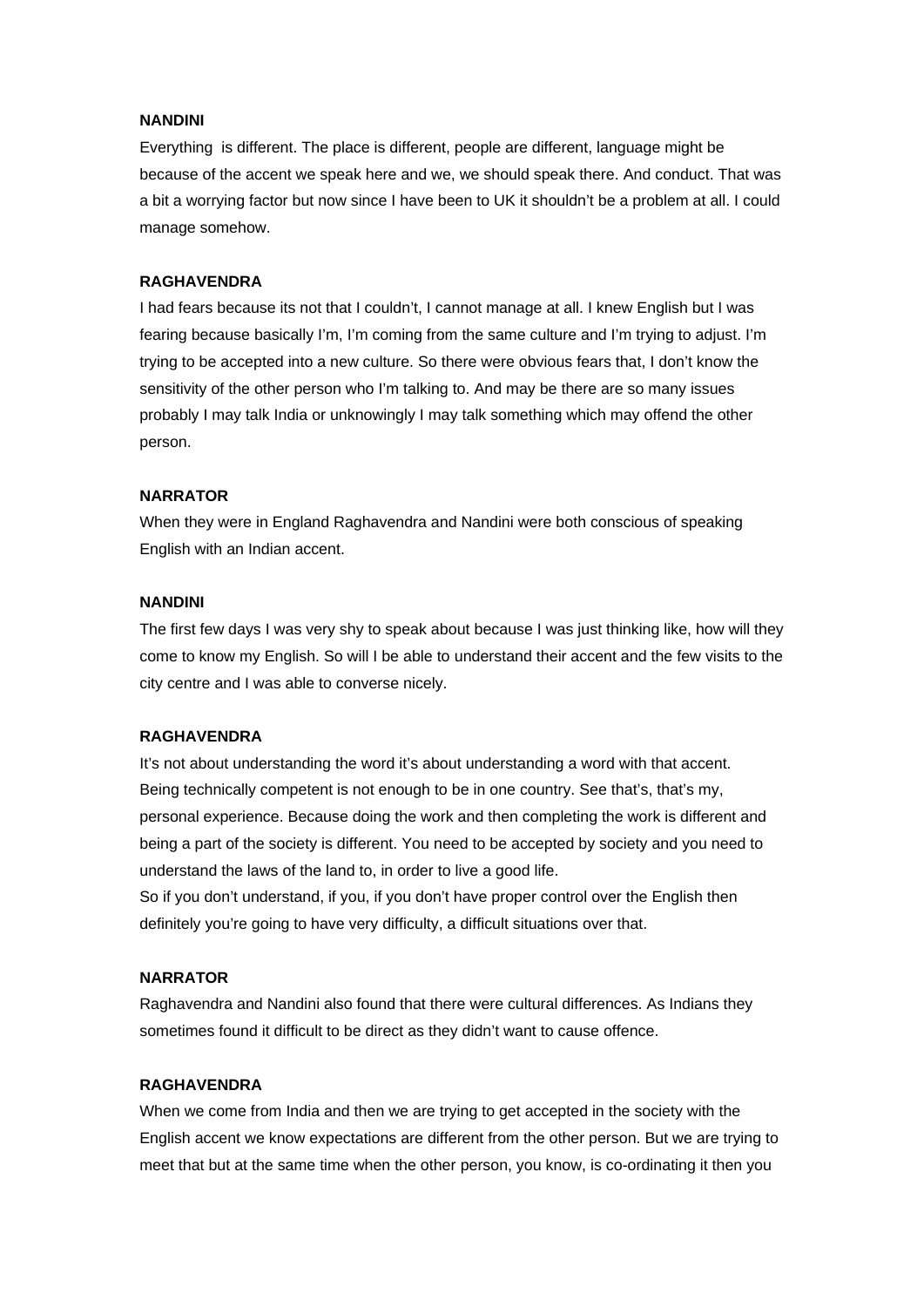will be thinking let me not offend this person in any way. Because my way of speaking English could offend sometimes and he may think something about me. So in order to protect our goodwill we'll be thinking too many things at that time. So it actually hinders the direct impression, direct intent. So we'll be delaying our real intent and then we'll try to make it our, try to put butter over it and then trying to give it a nice form. So that probably is one of the factors which I personally felt that why the other person feels that we are indirect on someone, at times.

### **NARRATOR**

When the job ended after 18 months Raghavendra and Nandini returned to India. But one year later they decided to go back to the UK on a more long term basis. It was good for his career and the couple felt comfortable living in England and speaking in English.

### **RAGHAVENDRA**

So that personally came in terms of like, being a Consultant, , to a particular telecoms solution providing.

Then we moved to Bath Spa there. And again we rented a house there. So we were near the Queen's Square.

With our life, I mean we had a good mix of work and life balance, in the UK. When you're, when you're working in a particular country you should feel more than likely at home. Its, I really felt like a UK's home away from home.

#### **NANDINI**

Even the language was a known so it was not a language which we don't know. So we were very comfortable with English. So England is a good place to be.

#### **RAGHAVENDRA**

Yes and we also have so many people from India who live in the UK. So that's also probably one of the inspiring factors to move to the UK.

### **NARRATOR**

But Raghavendra's mother became ill and the couple were forced to return to India.

#### **RAGHAVENDRA**

I was forced to come back to our home town and then start working here. And that's fine. I mean I, what, the, bottom line is as long as I was there in England I enjoyed my stay. And I'm staying here as well and I'm enjoying too.

### **NARRATOR**

How important is it for them that their children speak English?